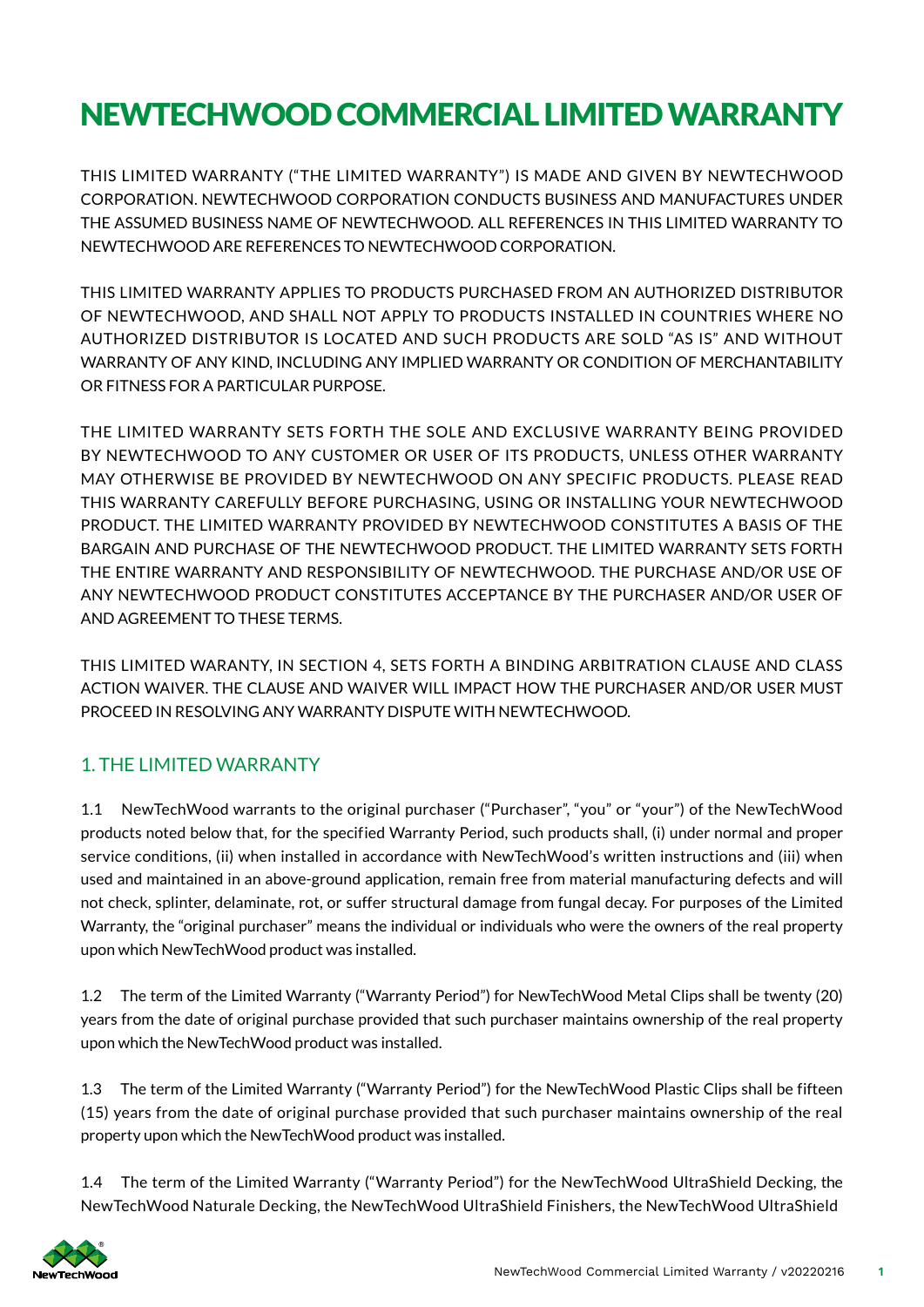Cladding, the NewTechWood UltraShield Screens and Partitions and the NewTechWood UltraShield Hybrid Railing shall be ten (10) years from the date of original purchase provided that such purchaser maintains ownership of the real property upon which the NewTechWood product was installed.

1.5 The term of the Limited Warranty ("Warranty Period") for the NewTechWood Vintage Decking shall be seven (7) years from the date of original purchase provided that such purchaser maintains ownership of the real property upon which the NewTechWood product was installed.

1.6 The term of the Limited Warranty ("Warranty Period") for the NewTechWood UltraShield Deck Tiles, the NewTechWood Stone Tiles, the NewTechWood Grass Tiles and the NewTechWood Planter Box, shall be f ive (5) years from the date of original purchase provided that such purchaser maintains ownership of the real property upon which the NewTechWood product was installed.

1.7 NewTechWood written instructions are available from your NewTechWood dealer or your contractor or from NewTechWood at www.newtechwood.com or by writing to NewTechWood at the address stated below.

1.8 In the event of a failure of the above described NewTechWood products within the applicable Warranty Period as warranted above, when properly installed, used and maintained in the manner required by this Section 1, NewTechWood will replace the nonconforming item in the manner set forth in Section 2 below.

1.9 The Limited Warranty set forth herein is the only warranty (whether written or oral, express or implied) NewTechWood makes for the above described NewTechWood products. The Limited Warranty is subject to all terms and conditions stated herein and no one (including but not limited to a NewTechWood dealer, installer, reseller, agent or employee) is authorized to modify, expand or add to this limited warranty. NewTechWood makes no other representation, guarantee or warranty regarding any NewTechWood product. No one is authorized to make any representation, guarantee or warranty on NewTechWood's behalf, and NewTechWood shall not be bound by or liable for, any representation, guarantee, warranty, or condition with regard to any NewTechWood Product other than as expressly stated in this Limited Warranty. THIS LIMITED WARRANTY COMPRISES NEWTECHWOOD'S SOLE AND ENTIRE WARRANTY AND OBLIGATION IN CONNECTION WITH NEWTECHWOOD PRODUCTS. NEWTECHWOOD DISCLAIMS AND EXCUDES ALL OTHER WARRANTIES, EXPRESS OR IMPLIED, INCLUDING BUT NOT LIMITED TO WARRANTIES OF MERCHANTABILITY, FITNESS FOR A PARTICULAR PURPOSE, QUALITY, CONDITION, SUITABILITY, OR PERFORMANCE. ALL IMPLIED WARRANTIES, INCLUDING MERCHANTABILITY AND FITNESS FOR A PARTICULAR PURPOSE, NOT EFFECTIVELY DISCLAIMED ARE LIMITED TO THE APPLICABLE STATUTE OF LIMITATIONS, BUT IN NO EVENT WILL EXTEND BEYOND THE APPLICABLE WARRANTY PERIOD. NEWTECHWOOD EXCLUDES AND WILL NOT PAY FOR ANY INCIDENTAL AND/OR CONSEQUENTIAL DAMAGES. UNDER NO CIRCUMSTANCES SHALL NEWTECHWOOD BE LIABLE FOR ANY DAMAGES (OF ANY NATURE OR DESCRIPTION WHATSOEVER) WHICH EXCEED THE ACTUAL PURCHASE PRICE OF THE DEFECTIVE PRODUCT AS ADJUSTED ON THE BASIS OF THE PRORATED WARRANTY SCHEDULE PROVIDED HEREIN.

# 2. NEWTECHWOOD CLAIM PROCEDURE

2.1 In order to proceed with a warranty claim against NewTechWood, the Purchaser must send to NewTechWood a copy of this warranty document, a copy of original proof of purchase, and photos or other supporting evidence of the defective or nonconforming NewTechWood product. All warranty claims should be forwarded to the address noted in Section 2.2 below. Purchaser's original proof of purchase must be from an authorized NewTechWood product dealer. The proof of purchase also shows (1) the of the and (2) that sufficient NewTechWood product has been purchased to cover the number of linear feet or meter claimed to be

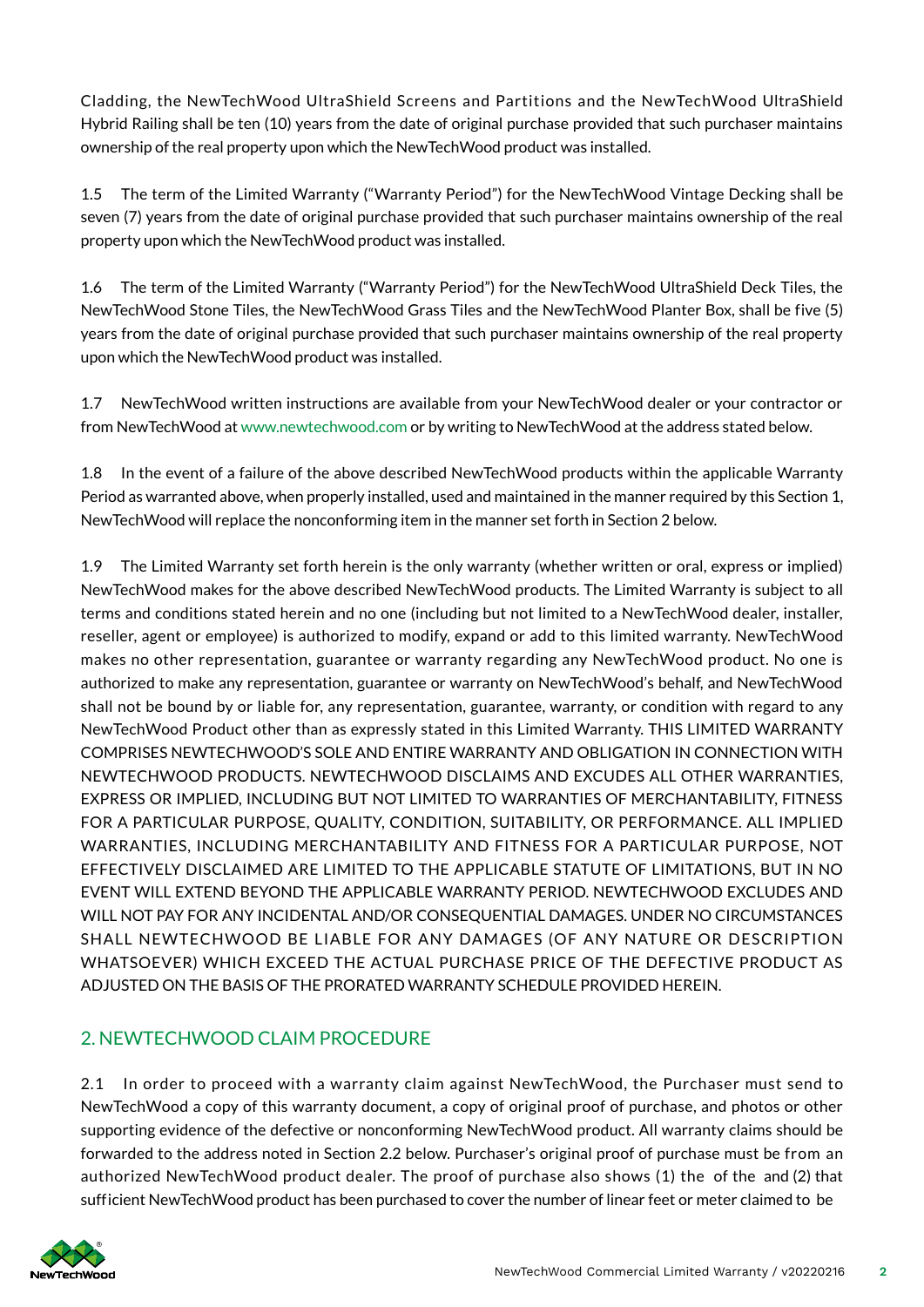damaged. All warranty claims must be received by NewTechWood within the applicable Warranty Period and in no event later than thirty (30) days after any discovery of a possible nonconforming nature of or other failure of the NewTechWood product.

2.2 All warranty claims should be sent as follows: NEWTECHWOOD CORPORATION Claims Department Wutang Section, 12 Tuo, Daling, Huidong, Huizhou, Guangdong, China 516321 Email: inquiry@newtechwood.com

2.3 Upon discovering a possible defect of any NewTechWood product, Purchaser shall, at Purchaser's sole expense, make temporary repairs or cordon off the area in order to fully protect all property and persons that could be affected. Upon the written request of NewTechWood, the Purchaser must allow a NewTechWood representative to enter upon Purchaser's property to inspect the alleged nonconforming product. Purchaser is not authorized to make any permanent repairs or remove any of the NewTechWood products prior to NewTechWood having completed its claim investigation and, should Purchaser violate these requirements, such violations shall serve to invalidate and terminate the Limited Warranty provided by NewTechWood. No NewTechWood products shall be returned to NewTechWood unless directed and authorized by NewTechWood in writing to do so. Any removal or disposal of defective NewTechWood products shall be at Purchaser's sole cost and expense.

### 3. GENERAL CONDITIONS, EXCLUSIONS AND LIMITATIONS

3.1 Purchaser's sole remedy, and NewTechWood's sole liability to Purchaser, for (i) any claim whatsoever relating to the NewTechWood product, (ii) any claims arising out of the marketing, purchase, installation, use, storage, possession or maintenance of NewTechWood products (whether such claim arises in contract, warranty, tort, gross negligence, negligence, strict liability, statutes or regulations, or otherwise) or (iii) any claims that the NewTechWood products failed to perform as warranted above, is and shall be limited to NewTechWood's replacement of the defective NewTechWood product. NewTechWood shall not be responsible for the costs associated with the installation of the replacement NewTechWood product or the disposal of the defective NewTechWood product.

3.2 NewTechWood's obligation to provide replacement product shall only be in an amount equal to the volume (linear feet) of defective material as listed on the Prorated Warranty Schedule contained herein or the number of defective NewTechWood Fasteners. NewTechWood's replacement obligation allows NewTechWood to provide products as close in colour, design and quality to the original installation as reasonably possible, in NewTechWood's discretion and determination. Purchaser acknowledges that NewTechWood does not guarantee an exact match as colours and designs may change. Purchaser agrees to the use of such fasteners as adequate for reinstallation of the furnished board, irrespective of existing method. In NewTechWood's sole and absolute discretion, NewTechWood may, at its option, elect to refund the percentage of the original purchase price listed under Recovery on the Prorated Warranty Schedule in lieu of replacing the defective product.

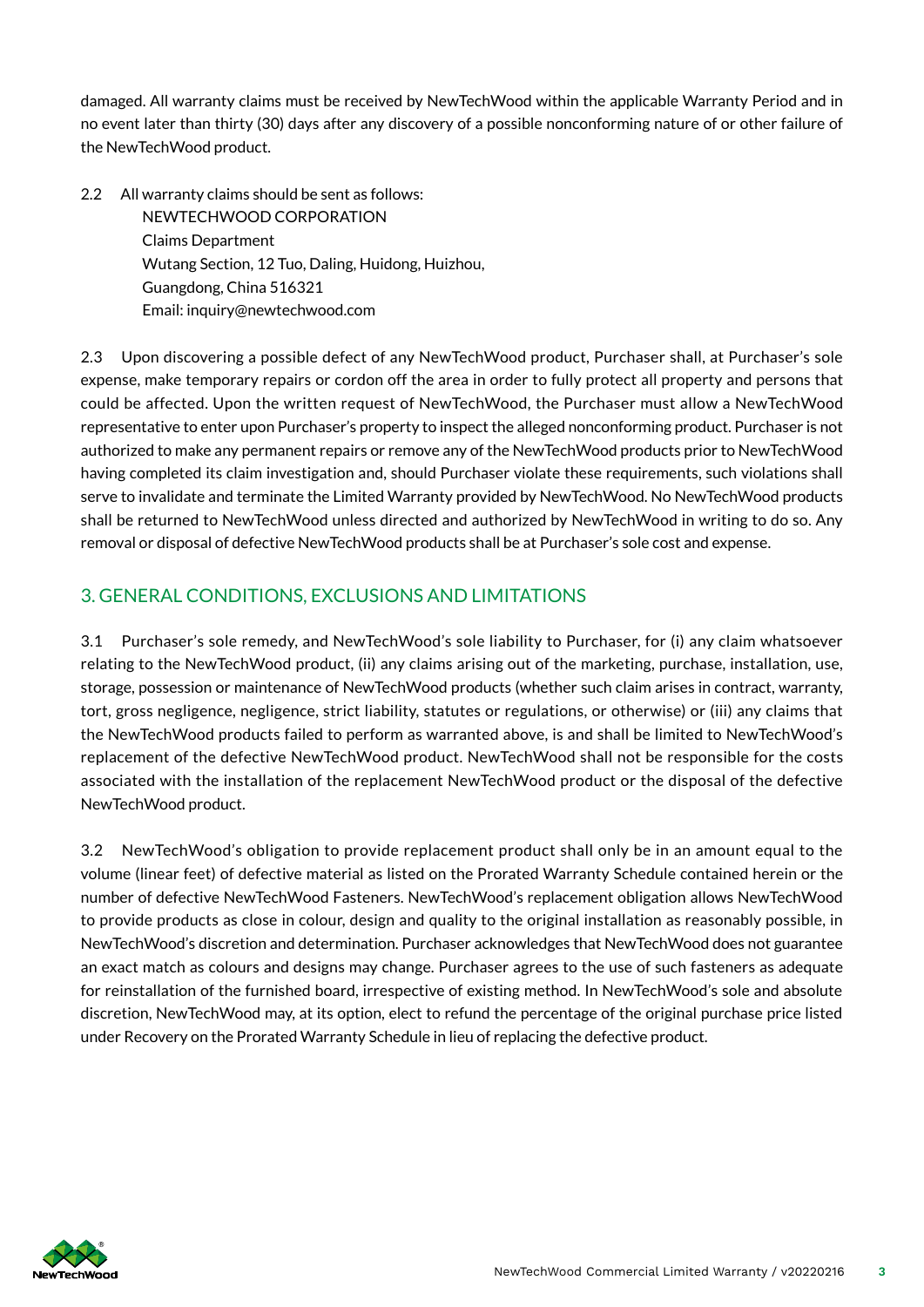| <b>Recovery</b> | $5-Yr$<br>Commercial | $7-Yr$<br>Commercial | $10-Yr$<br>Commercial | $15-Yr$<br>Commercial | $20-Yr$<br>Commercial |
|-----------------|----------------------|----------------------|-----------------------|-----------------------|-----------------------|
|                 | <b>Year of Claim</b> | <b>Year of Claim</b> | <b>Year of Claim</b>  | <b>Year of Claim</b>  | <b>Year of Claim</b>  |
| 100%            | 0-1 years            | 0-2 years            | 0-5 years             | 0-7 years             | 0-10 years            |
| 80%             | 2 years              | 3 years              | 6 years               | 8-9 years             | $11-12$ years         |
| 60%             | 3 years              | 4 years              | 7 years               | $10-11$ years         | $13-14$ years         |
| 40%             | 4 years              | 5 years              | 8 years               | $12-13$ years         | $15-16$ years         |
| 20%             | 5 years              | 6 years              | 9 years               | 14 years              | $17-18$ years         |
| 10%             | $\blacksquare$       | 7 years              | 10 years              | 15 years              | $19-20$ years         |

#### **Prorated Limited Warranty Schedule**

3.3 Under no circumstances whatsoever shall NewTechWood be liable for any direct, indirect, incidental, special, consequential, punitive, exemplary, statutory, special, or other, damages based upon the NewTechWood products or resulting, directly or indirectly, from any defect in the NewTechWood products, including, but not limited to damage to, diminution in value of and/or loss of use or enjoyment of, any property or part thereof, whether based on contract, tort, strict liability, statute, regulation or otherwise, even if NewTechWood is expressly advised about the possibility of such damages. Some states do not allow the exclusion or limitation of incidental or consequential damages in certain circumstances, so the above limitation may not apply to you.

3.4 The Limited Warranty does not cover and NewTechWood shall not be liable for any of Purchaser's installation, removal or reinstallation costs.

3.5 NewTechWood does not warrant against and is not responsible for, and no express or implied warranty shall be deemed to cover, any condition attributable to, in whole or in part, to: (i) improper installation of NewTechWood products, (ii) failure to abide by NewTechWood's written instructions, (iii) failure to comply with any and all applicable laws or building codes, including but not limited to improper structural support, fastening, ventilation or gapping, (iv) use of NewTechWood products beyond normal use or in an application not recommended or permitted by NewTechWood's written instructions and applicable laws and building codes, (v) movement, distortion, collapse or settling of the ground or the supporting structure upon which NewTechWood Products are installed, (vi) defects in or failure arising from decking structure resulting from water caused by improper installation, workmanship, maintenance or repair, (vii) any Act of God (including, but not limited to, flooding, hurricane, tornado, wind, earthquake, lightning, hail, etc.), (viii) discolouration, fading, spotting or staining from or caused, in whole or in part, by mold, mildew, other fungal growth, organic materials, metallic oxides or particles (including but not limited to rust or corrosion of any fasteners), dirt, other atmospheric or environmental pollutants, foreign substances such as grease or oil, chemicals (including but not limited to those found in cleaners), or normal weathering (defined as natural efflorescence, exposure to sunlight, weather and atmospheric conditions which causes any coloured surface to gradually fade, flake, chalk, or accumulate dirt or stains), (ix) damage resulting from casualty, fire or exposure to heat sources such as cooking devices or retro-reflective surfaces, (x) the application of paints, stains, surface treatments or other chemical substances including but not limited to cleaners or pesticides, (xi) fading, fiaking or other deterioration of any paints, stains or other coatings placed on the NewTechWood Products, (xii) climate change, environmental conditions, static electricity or any cause beyond the control of NewTechWood, (xiii) variations or changes in colour of NewTechWood products, (xiv) improper handling, maintenance, storage, abuse or neglect of NewTechWood products by

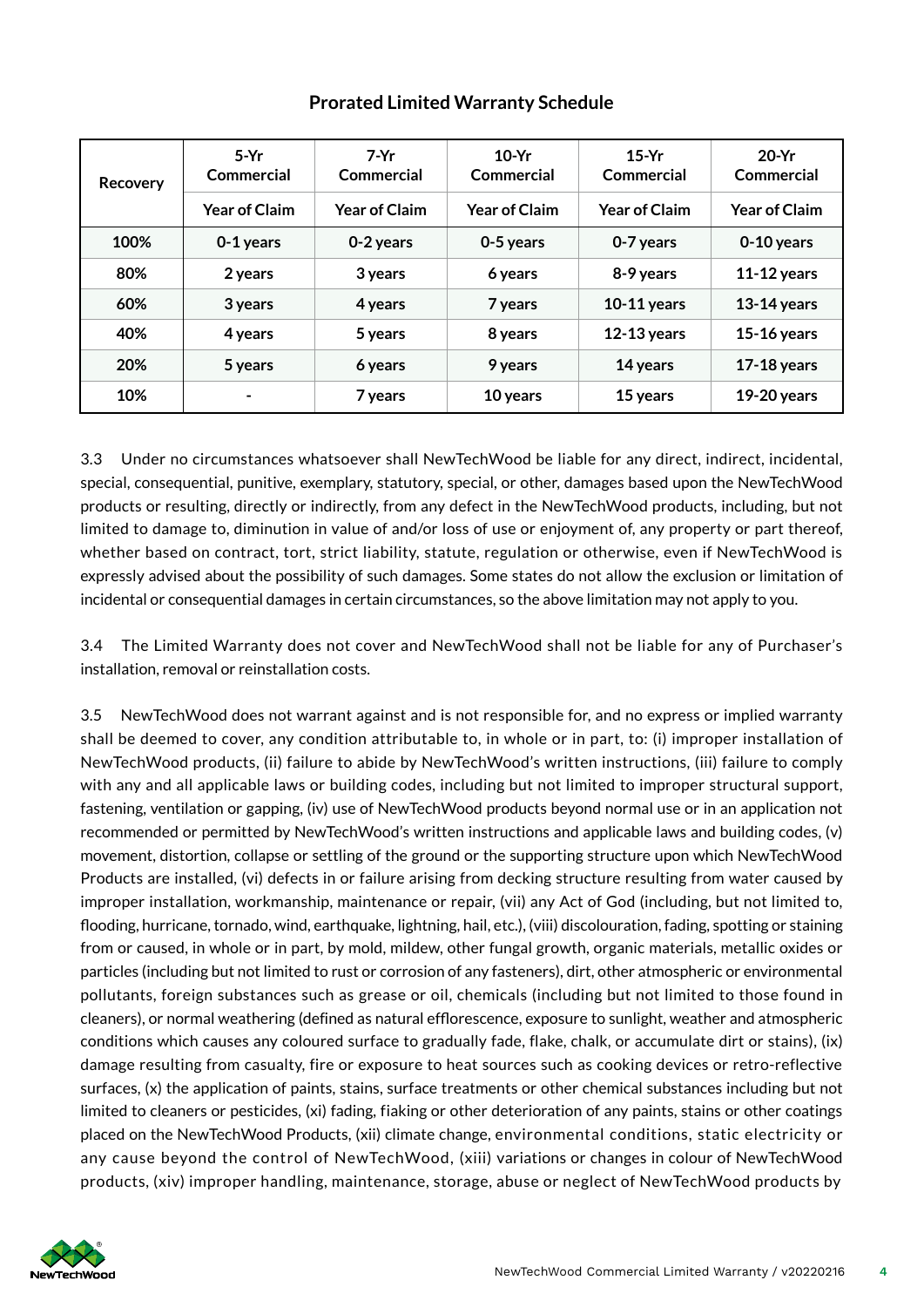Purchaser or any other party, (xv) ordinary wear and tear, (xvi) impact from objects or (xvii) any fasteners not supplied or approved by NewTechWood.

3.6 No warranty is given with respect to any fasteners other than the NewTechWood Fasteners. Other fasteners, whether approved fasteners or otherwise, are subject to only the warranties provided by the manufacturer of the fastener and Purchaser's sole warranty and remedy is with that manufacturer.

3.7 Purchaser and/or Purchaser's contractor or representative is solely responsible for determining the suitability of any NewTechWood products for Purchaser's property and for the installation and use of any NewTechWood products. Purchaser and/or Purchaser's contractor or representative shall be solely responsible for determining whether the NewTechWood product meets the requirements of any applicable building or safety code or similar regulation relating to Purchaser's property. Purchaser acknowledges that NewTechWood does not provide architectural or engineering services. NewTechWood makes no express or implied warranty or representation as to the suitability of the NewTechWood Products for, or actual performance, capabilities or operation of the NewTechWood Products at, Purchaser's property or under the conditions of Purchaser's use.

3.8 All warranties provided by NewTechWood, whether express or implied, and including the Limited Warranty, are void if any one or more of the following applies or occurs: (i) the NewTechWood product is not installed, maintained and/or used strictly in accordance with NewTechWood's written instructions, (ii) the NewTechWood product is not installed in accordance with all applicable laws, codes and regulations; (iii) the intentional or unintentional misuse of the NewTechWood product, whether foreseeable or unforeseeable; (iv) the failure of Purchaser to properly and/or timely maintain or repair the NewTechWood product; (v) the failure by Purchaser to provide timely notice to NewTechWood of any failure or defect of the NewTechWood product; or (vi) use of fasteners other than the NewTechWood branded fasteners or approved hidden fasteners listed on www. newtechwood.com to the extent that the NewTechWood product failures resulted from the use of non-approved fasteners.

# 4. BINDING ARBITRATION AND CLASS ACTION WAIVER

4.1 This section applies to any dispute between you and NewTechWood relating to your NewTechWood product which is not resolved as part of the warranty claim process. Purchaser may not proceed with any dispute resolution alternatives until and unless NewTechWood and Purchaser fail to resolve Purchaser's claims during the warranty investigation process. "Dispute" will be given the broadest possible meaning allowable under law.

4.2 In the event of an unresolved warranty claim, Purchaser must provide written notice to NewTechWood. Such written notice must (i) include a written statement of the facts, (ii) provide the name, address and contact information of the party giving it and (iii) the relief requested. You must send any Notice of Dispute by registered mail to NEWTECHWOOD CORPORATION, Claims Department, Wutang Section, 12 Tuo, Daling, Huidong, Huizhou, Guangdong, China, Zip Code: 516321, Email: inquiry@newtechwood.com. Purchase and NewTechWood agree to attempt resolution of such dispute through informal negotiation within 60 days from the date the Notice of Dispute is sent. After 60, days, Purchaser is authorized to commence arbitration.

4.3 BINDING ARBITRATION. IF YOU AND NEWTECHWOOD DO NOT RESOLVE ANY DISPUTE BY INFORMAL NEGOTIATION, ANY EFFORT TO RESOLVE THE DISPUTE WILL BE CONDUCTED EXCLUSIVELY BY BINDING ARBITRATION. YOU ARE GIVING UP THE RIGHT TO LITIGATE (OR PARTICIPATE IN AS A PARTY OR CLASS MEMBER) ALL DISPUTES IN COURT BEFORE A JUDGE OR JURY. Instead, all disputes will be